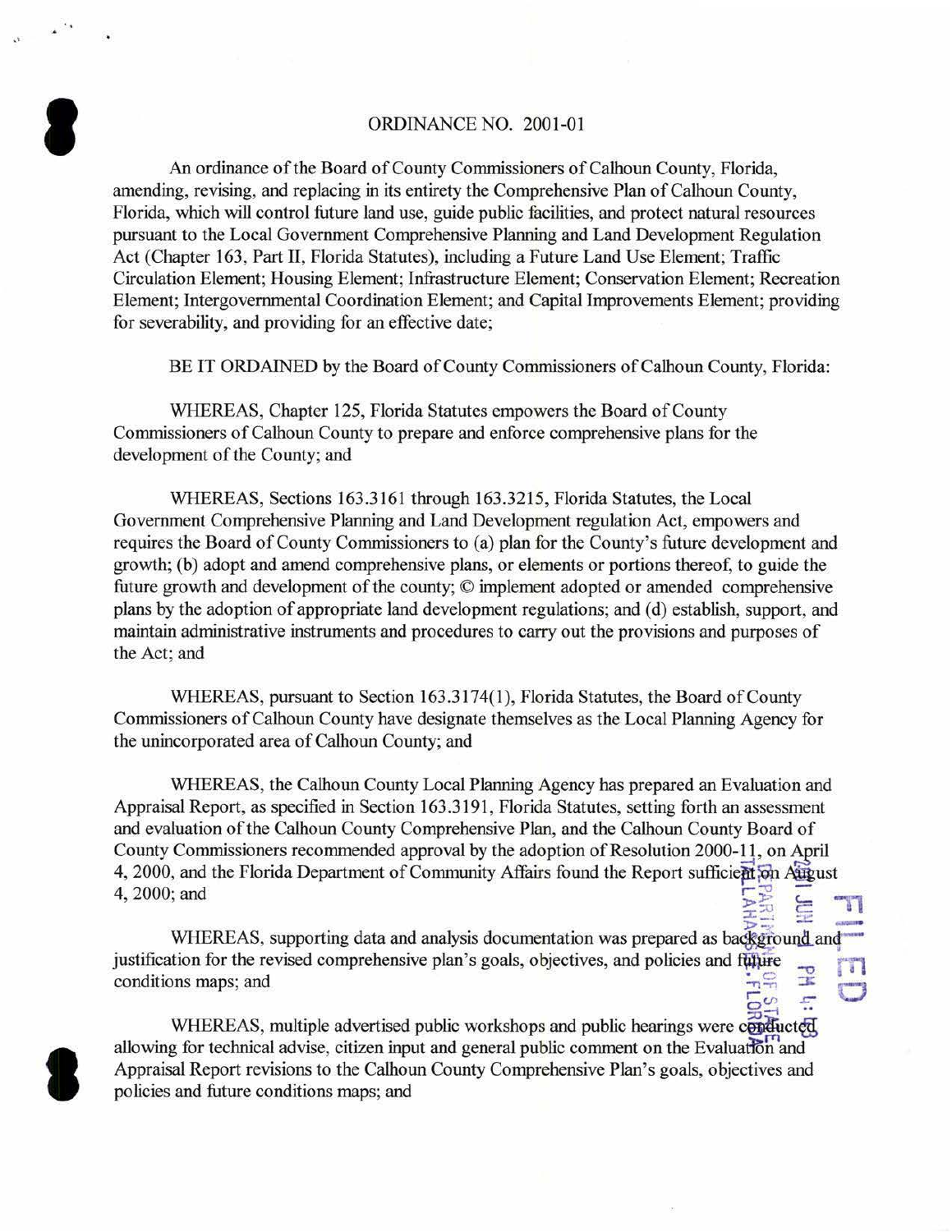WHEREAS, pursuant to Section 163.3184, Florida Statutes, the Board of County Commissioners of Calhoun County, Florida, held several public workshops, meetings and public hearings on the proposed amendments to the comprehensive plan, with due public notice having been provided, to obtain public comment, and having considered all written and oral comments received, including the data collection and analysis packages and recommendations of the Local Planning Agency, and having approved the proposed amendments for transmittal to the Department of Community Affairs, the Apalachee Regional Planning Council, the Northwest Florida Water Management District, the Department of Transportation, the Department of Environmental Protection, the Department of State, the Department of Agriculture and the Department of Fish and Wildlife Conservation Commission, for review and comment on October 17, 2000;and

WHEREAS, the Department of Community Affairs, by letter dated April 12, 2001, transmitted its objections, recommendations, and comments on the proposed amended version of the Calhoun County Comprehensive Plan; and

WHEREAS, the amended version of the comprehensive plan was revised in view of the objections, recommendations, and comments by the Department of Community Affairs; and

WHEREAS, pursuant to Section 163.3184, Florida Statutes, on May 15, 2001 the Board of County Commissioners of Calhoun County, Florida, held a public hearing, with due public notice having been provided, on the amended version of comprehensive plan; and

WHEREAS, the Board of County Commissioners of Calhoun County, Florida, further considered all oral and written comments received during the public hearings, including the data collection and analysis packages, the recommendations of Local Planning Agency, and objections, recommendation, and comments of the Department of Community Affairs; and

WHEREAS, in exercise of its authority the Board of County Commissioners of Calhoun County, Florida, has determined it necessary and desirable to adopt the amended version of the comprehensive plan to encourage the most appropriate use of land, water and resources, consistent with the public interest; and deal effectively with future issues that may result from the use and development of land within Calhoun County.

NOW, THEREFORE, BE IT ORDAINED by the Board of County Commissioners of Calhoun County, Florida, as follows:

## Section 1. Purpose and Intent.

I

I

This Ordinance is enacted to carry out the purpose and intent of, and exercise the authority set out in, the Local Government Comprehensive Planning and Land Development Regulation Act, Sections 163.3161 through 163.3215, Florida Statutes, and Chapter 125, Florida Statutes, as amended;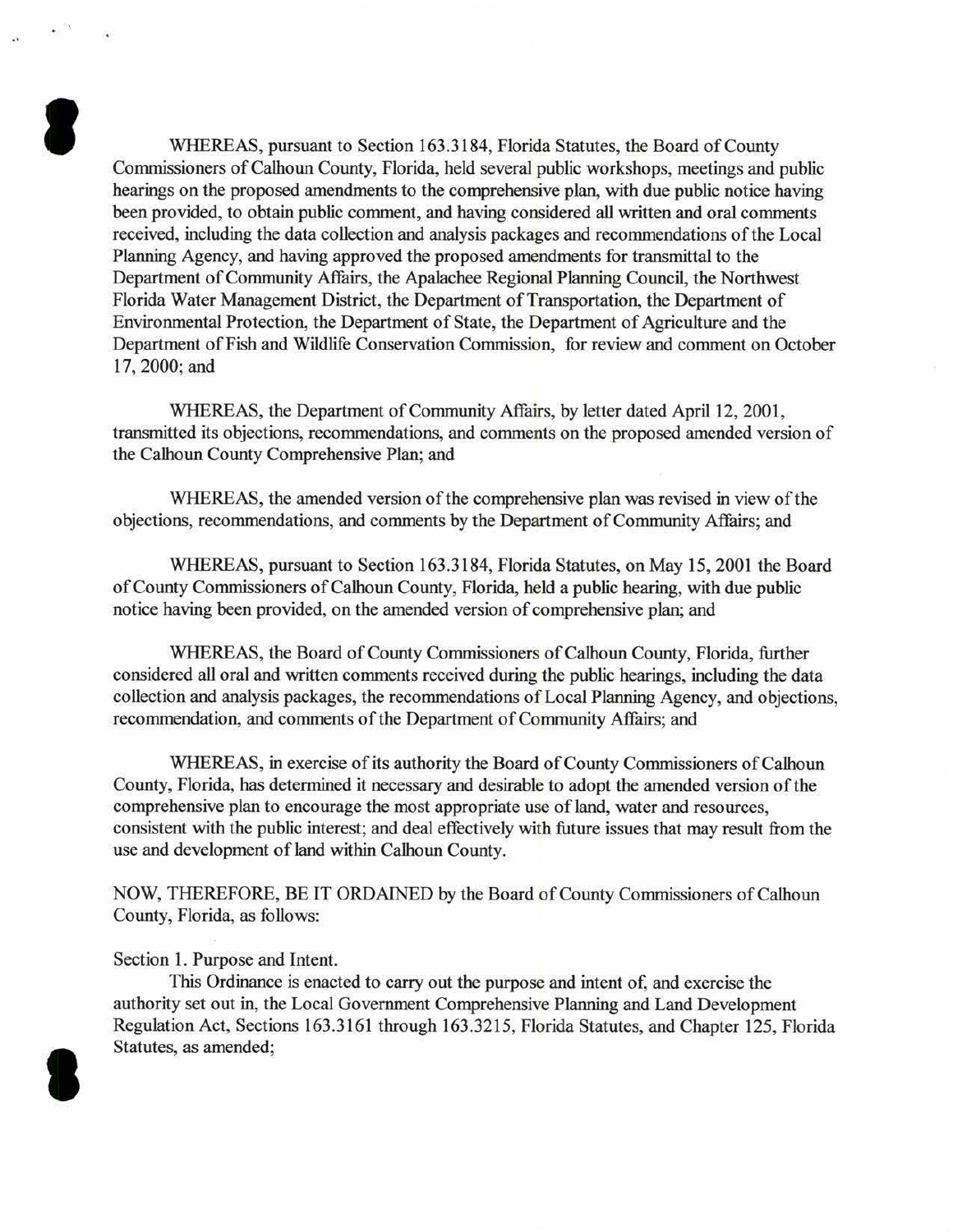Section 2. Title of Comprehensive Plan.

·'

I

**S** 

I

The revised version of the comprehensive plan for Calhoun County, Florida, shall be entitled "The 2000-2010 Calhoun County Comprehensive Plan."

Section 3. Goals, Objectives and Policies of the Comprehensive Plan.

This Ordinance is enacted to carry out the purpose and intent of, and exercise the authority set out in, the Local Government Comprehensive Planning and Land Development Regulation Act, Sections 163.3161 through 163.3215, Florida Statutes, and Chapter 125, Florida Statutes, as amended; to update the Calhoun County Comprehensive Plan in accordance with the findings of the County's Evaluation and Appraisal Report, Adopted April 4, 2000, updating the Goals, Objectives and Policies of the Future Land use, Traffic, Housing, Infrastructure, Conservation, Recreation and Open Space, Intergovernmental Coordination, and Capital Improvements Elements.

Section 3.A. Calhoun County Future Land Use Element.

The Future Land Use Element of the Calhoun County Comprehensive Plan is hereby adopted to include the text attached and incorporated herein; Goals, Objectives and Policies, including any specifically incorporated maps, charts, tables, appendixes, or exhibits.

Section 3.B. Calhoun Traffic Element.

The Traffic Element of the Calhoun County Comprehensive Plan is hereby adopted to include the text attached and incorporated herein; Goals, Objectives and Policies, the Future Traffic Circulation Map, and including any specifically incorporated maps, charts, tables, appendixes, or exhibits.

Section 3.C. Calhoun County Housing Element.

The Housing Element of the Calhoun County Comprehensive Plan is hereby adopted to include the text attached and incorporated herein; Goals, Objectives and Policies, including any specifically incorporated maps, charts, tables, appendixes, or exhibits.

Section 3.D. Calhoun County Infrastructure Element.

The Infrastructure Element of the Calhoun County Comprehensive Plan is hereby adopted to include the text attached and incorporated herein; Goals, Objectives and Policies, including any specifically incorporated maps, charts, tables, appendixes, or exhibits.

Section 3.E. Calhoun County Conservation Element.

The Conservation Element of the Calhoun County Comprehensive Plan is hereby adopted to include the text attached and incorporated herein; Goals, Objectives and Policies, including any specifically incorporated maps, charts, tables, appendixes, or exhibits.

Section 3.F. Calhoun County Housing Recreation and Open Space Element.

The Recreation and Open Space Element of the Calhoun County Comprehensive Plan is hereby adopted to include the text attached and incorporated herein; Goals, Objectives and Policies, including any specifically incorporated maps, charts, tables, appendixes, or exhibits.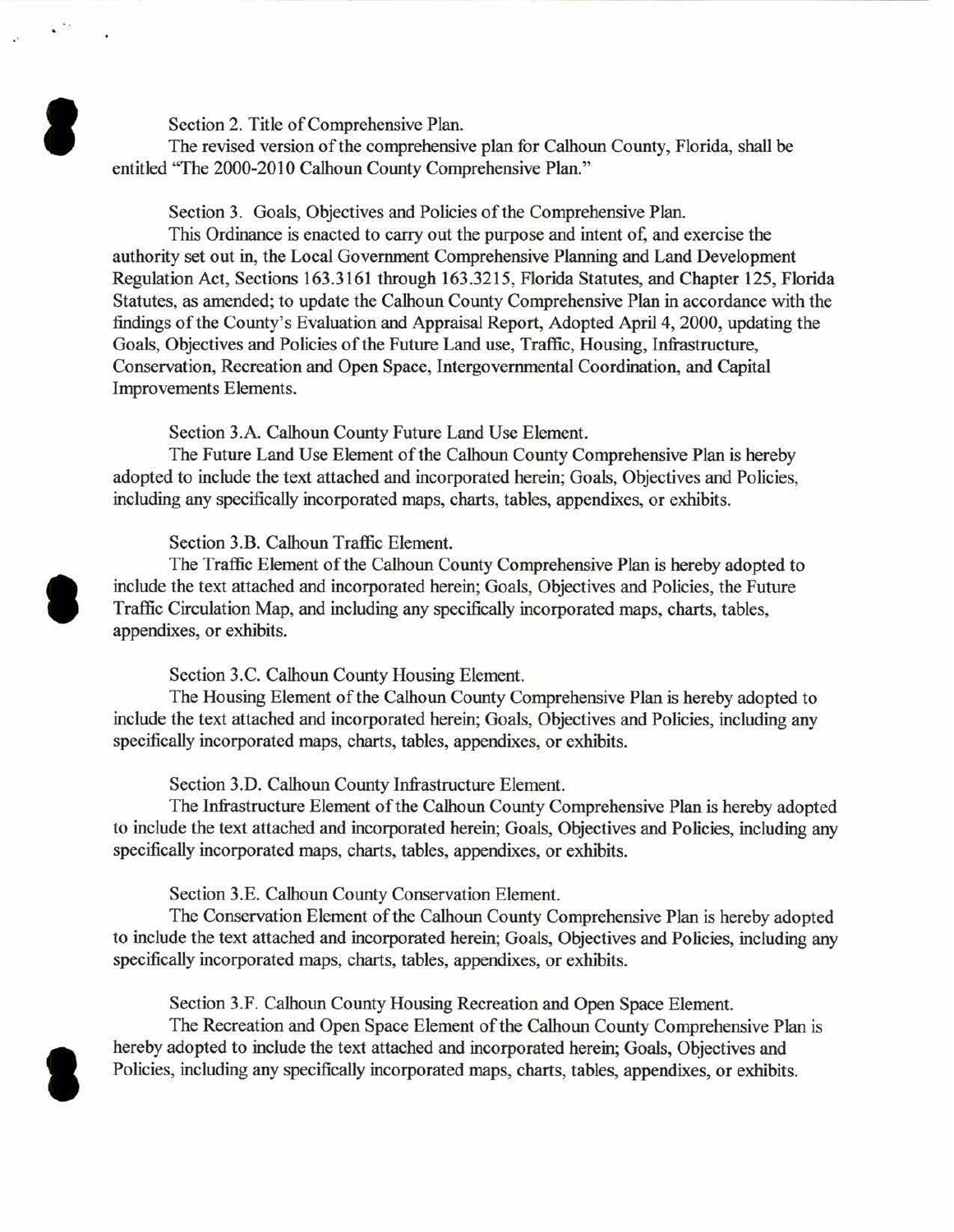Section 3.G. Calhoun County Intergovernmental Coordination Element.

The Intergovernmental Coordination Element of the Calhoun County Comprehensive Plan is hereby adopted to include the text attached and incorporated herein; Goals, Objectives and Policies, including any specifically incorporated maps, charts. tables, appendixes, or exhibits.

Section 3.H. Calhoun County Capital Improvements Element.

The Capital Improvements Element of the Calhoun County Comprehensive Plan is hereby adopted to include the text attached and incorporated herein; Goals, Objectives and Policies, the 5-year Schedule of Capital Improvements, the Procedures for Annual Monitoring and Evaluation, and including any specifically incorporated maps, charts, tables, appendixes, or exhibits.

Section 3.1. Monitoring and Evaluation and Public Participation Section.

The Monitoring and Evaluation and Public Participation Section of the Calhoun County Comprehensive Plan is hereby adopted to include the text attached and incorporated herein.

Section 4. Future Conditions Maps

8

**I** 

I

This Ordinance is enacted to carry out the purpose and intent of. and exercise the authority set out in, the Local Government Comprehensive Planning and Land Development Regulation Act, Sections 163.3161 through 163.3215, Florida Statutes, and Chapter 125, Florida Statutes, as amended; to update the Calhoun County Comprehensive Plan in accordance with the findings of the County's Evaluation and Appraisal Report, Adopted April 4, 2000, updating the Future Land Use Map and the Future Traffic Circulation Map.

Section 4.A. Title of Comprehensive Plan Future Land Use Map.

The revised version of the Future Land Use Map of the Comprehensive Plan for Calhoun County, Florida, shall be entitled "The 2000-2010 Calhoun County Future Land Use Map."

Section 4.B. Calhoun County Future Land Use Map.

The Future Land Use Map of the Calhoun County Comprehensive Plan is hereby adopted to include the Map attached and incorporated herein.

Section 4.C. Title of Comprehensive Plan Future Traffic Circulation Map.

The revised version of the Future Traffic Circulation Map of the Comprehensive Plan for Calhoun County, Florida, shall be entitled "The 2000-2010 Calhoun County Future Traffic Circulation Map."

Section 4.D. Calhoun County Future Traffic Circulation Map.

The Future Traffic Circulation Map of the Calhoun County Comprehensive Plan is hereby adopted to include the Map attached and incorporated herein.

Section 5. Applicability and Effect.

The applicability and effect of the Calhoun County Comprehensive Plan shall be as provided by the Local Government Comprehensive Planning and Land Development Regulation Act, Sections 163.3161 through 163.3215, Florida Statutes, and this Ordinance.